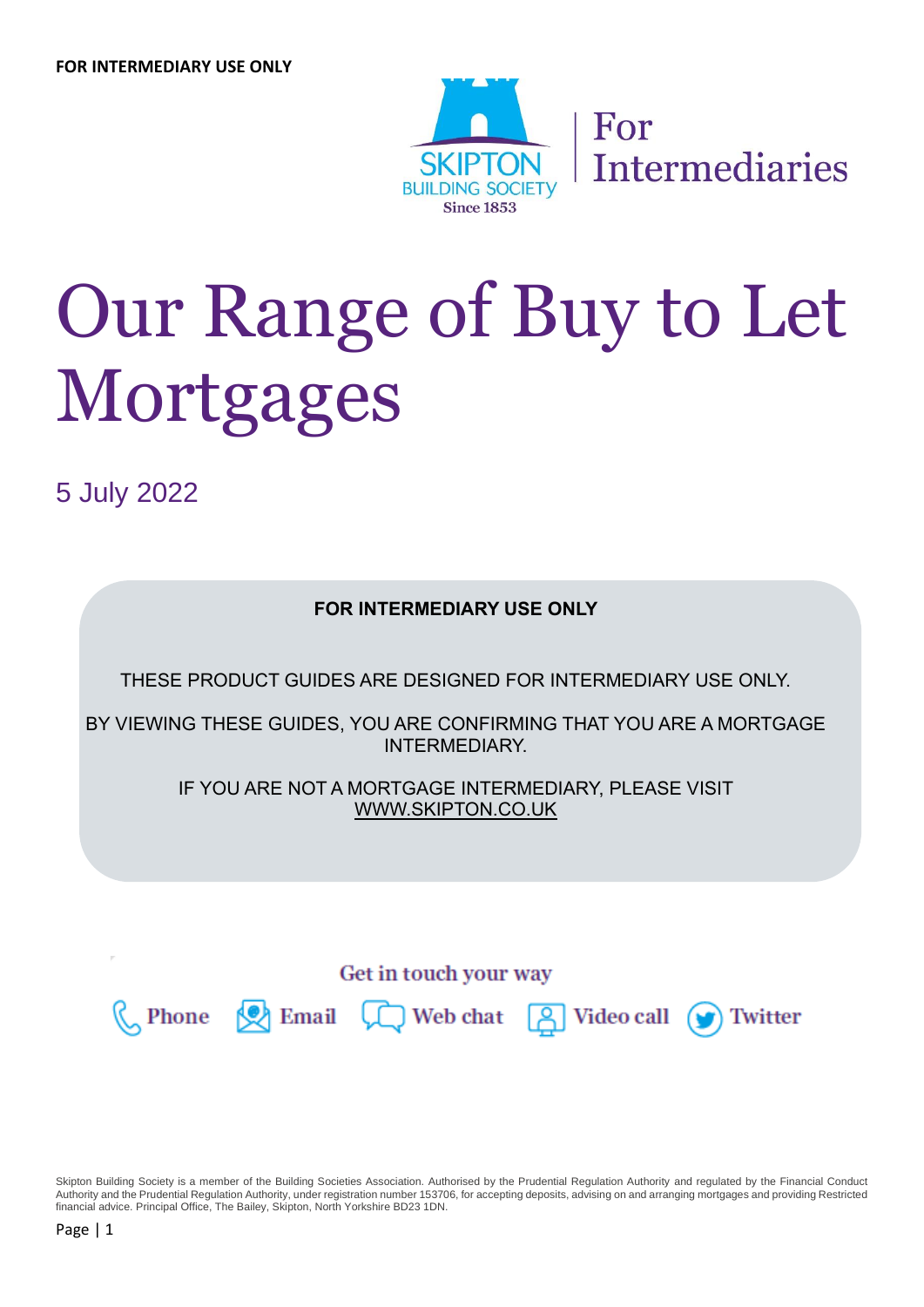## **Contents**

| A guide to our service                 | page 3 |
|----------------------------------------|--------|
| <b>Purchase &amp; Remortgage</b>       |        |
| Fixed                                  | page 4 |
| Variable Rate                          | page 5 |
| <b>Existing Customers Only</b>         |        |
| <b>Rate Switch Only</b>                | page 5 |
| <b>Existing Customers Only Tracker</b> | page 6 |
| <b>Green Additional Borrowing</b>      | page 6 |

Skipton Building Society is a member of the Building Societies Association. Authorised by the Prudential Regulation Authority and regulated by the Financial Conduct Authority and the Prudential Regulation Authority, under registration number 153706, for accepting deposits, advising on and arranging mortgages and providing Restricted financial advice. Principal Office, The Bailey, Skipton, North Yorkshire BD23 1DN.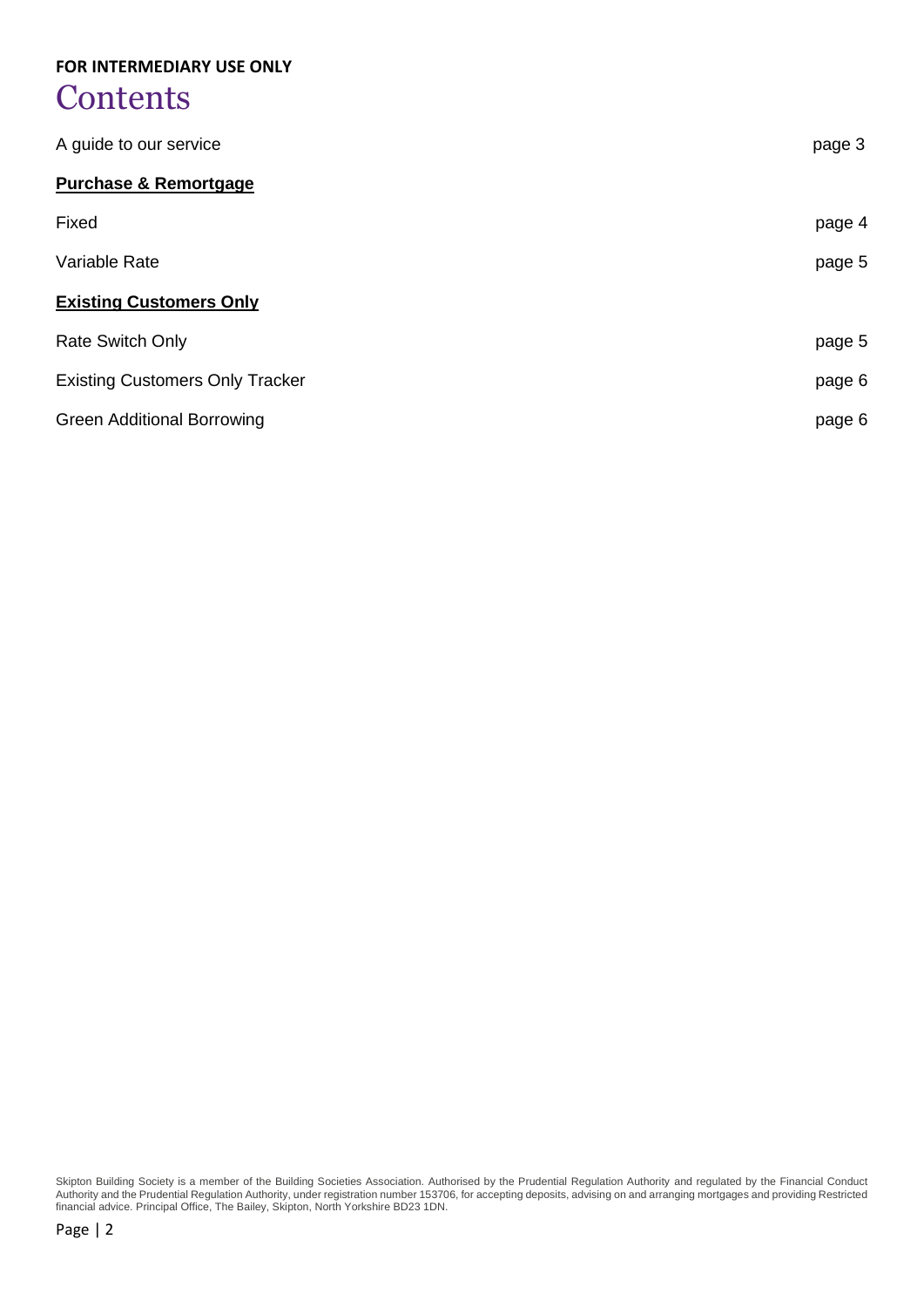## A guide to our service

| <b>Application and</b><br>completion fees     | Please refer to the rate tables for details of any fees payable. Fees payable at application are non-<br>refundable. Any completion fees which your client has opted to pay upfront must be received before we<br>will issue any mortgage offer. These will be refundable if the loan does not complete (except application<br>and valuation fees).                                                                                                                                                                                                                                                                                                                                                                                                                                                                                                                                                                                                                                                                                                                                                                                                                     |
|-----------------------------------------------|-------------------------------------------------------------------------------------------------------------------------------------------------------------------------------------------------------------------------------------------------------------------------------------------------------------------------------------------------------------------------------------------------------------------------------------------------------------------------------------------------------------------------------------------------------------------------------------------------------------------------------------------------------------------------------------------------------------------------------------------------------------------------------------------------------------------------------------------------------------------------------------------------------------------------------------------------------------------------------------------------------------------------------------------------------------------------------------------------------------------------------------------------------------------------|
| <b>CHAPS</b>                                  | It is our usual practice to send the loan to the conveyancer by CHAPS. If your client elects to do this,<br>£20 will be debited from their account, and they'll incur interest as part of the mortgage balance. If your<br>client elects to pay upfront in order to avoid incurring additional interest, they must pay this fee prior to<br>offer.                                                                                                                                                                                                                                                                                                                                                                                                                                                                                                                                                                                                                                                                                                                                                                                                                      |
| <b>Direct Debits</b>                          | All our mortgages are conditional on monthly payments being made in advance by Direct Debit on the<br>1st of each month. All interest rates include a Direct Debit discount of 0.25%. If the Direct Debit is<br>cancelled for any reason, the Direct Debit discount will be removed.                                                                                                                                                                                                                                                                                                                                                                                                                                                                                                                                                                                                                                                                                                                                                                                                                                                                                    |
| <b>Discounts</b>                              | All discount periods apply from the end of the month in which completion takes place if no fixed end date<br>is quoted. A floor applies to all discounted products in this guide. Unless specifically stated otherwise for<br>a particular product, this floor is 0% i.e. no pay rate will ever be less than 0%.                                                                                                                                                                                                                                                                                                                                                                                                                                                                                                                                                                                                                                                                                                                                                                                                                                                        |
| <b>Early Repayment</b><br><b>Charge (ERC)</b> | Where no ERC applies, or the ERC period has expired, unlimited overpayments can be made. Where<br>there is a 10% overpayment allowance, this is per annum and cannot be rolled over.                                                                                                                                                                                                                                                                                                                                                                                                                                                                                                                                                                                                                                                                                                                                                                                                                                                                                                                                                                                    |
| <b>Incentives</b>                             | The majority of remortgages qualify for free standard legal fees, providing your client uses the Skipton<br>Remortgage Conveyancing Service, and no charge for a valuation for mortgage purposes. There may<br>be some additional legal costs payable where the loan is above £1 million. There is no charge for a<br>property valuation for mortgage purposes where the value is less than £1.5 million. In some cases, your<br>client may be required to pay certain legal costs which are not usually included in a standard<br>remortgage, such as transfers of equity or deed of postponement.                                                                                                                                                                                                                                                                                                                                                                                                                                                                                                                                                                     |
| <b>Loan to Value</b><br>(LTV)                 | Where separate interest rates apply for different LTVs, a change in the valuation or loan required may<br>mean your client is ineligible for the rate they originally applied for. In this instance, you will be advised<br>of the change and asked if you still wish to proceed with your client's application. Before submitting a full<br>application, you should use our Affordability Calculator and Decision in Principle facility to ensure the<br>case fits our criteria.                                                                                                                                                                                                                                                                                                                                                                                                                                                                                                                                                                                                                                                                                       |
| <b>Offers</b>                                 | Mortgage offers are valid for six months (except Additional Borrowing offers which are valid for one<br>month and New Build offers which are valid for nine months) and are not transferable to different<br>properties.                                                                                                                                                                                                                                                                                                                                                                                                                                                                                                                                                                                                                                                                                                                                                                                                                                                                                                                                                |
| <b>Product transfers</b>                      | All remortgage products are available for product transfers via our eMortgages system and are eligible<br>for a retention procuration fee payment.                                                                                                                                                                                                                                                                                                                                                                                                                                                                                                                                                                                                                                                                                                                                                                                                                                                                                                                                                                                                                      |
| <b>Follow-on rates</b>                        | Standard Variable Rate (SVR) was the base rate applying to mortgages taken out before 30 December<br>2009. The Base Rate Tracker (BRT) revert rate applies to mortgages taken out between 30 December<br>2009 and 13 November 2012. BMVR is the base rate applying to mortgages taken out from 14<br>November 2012. Should your client be on a product linked to, or which changes to SVR or the BRT<br>revert rate and moves to a product which is linked to or changes to BMVR, it is not possible to<br>subsequently move back to SVR or BRT.                                                                                                                                                                                                                                                                                                                                                                                                                                                                                                                                                                                                                        |
| <b>Valuation fees</b>                         | If applicable, these are payable within the application (except where stated) and include a non-<br>refundable Valuation Panel Management fee of £26 for arranging and administering our valuation. This<br>fee should be shown in your client's Mortgage Illustration. Minimum property valuation/purchase price<br>(whichever is the lowest) is £50,000 (mortgage report and valuation only). The valuation report is for the<br>benefit of Skipton for mortgage purposes only and there is no charge for this where the property value is<br>less than £1.5 million. This valuation report does not guarantee that the property is free from defects; on<br>some occasions an AVM (Automated Valuation Model) only may be carried out. Your client may require<br>a Home Buyers report or full Buildings Survey if they are purchasing a property. This should be<br>arranged with the client and a valuer. If your client changes the property to another during the mortgage<br>process, and the original property has already had a valuation for mortgage purposes without charge, a<br>valuation fee will apply to the second property or any further property. |

Skipton Building Society is a member of the Building Societies Association. Authorised by the Prudential Regulation Authority and regulated by the Financial Conduct Authority and the Prudential Regulation Authority, under registration number 153706, for accepting deposits, advising on and arranging mortgages and providing Restricted financial advice. Principal Office, The Bailey, Skipton, North Yorkshire BD23 1DN.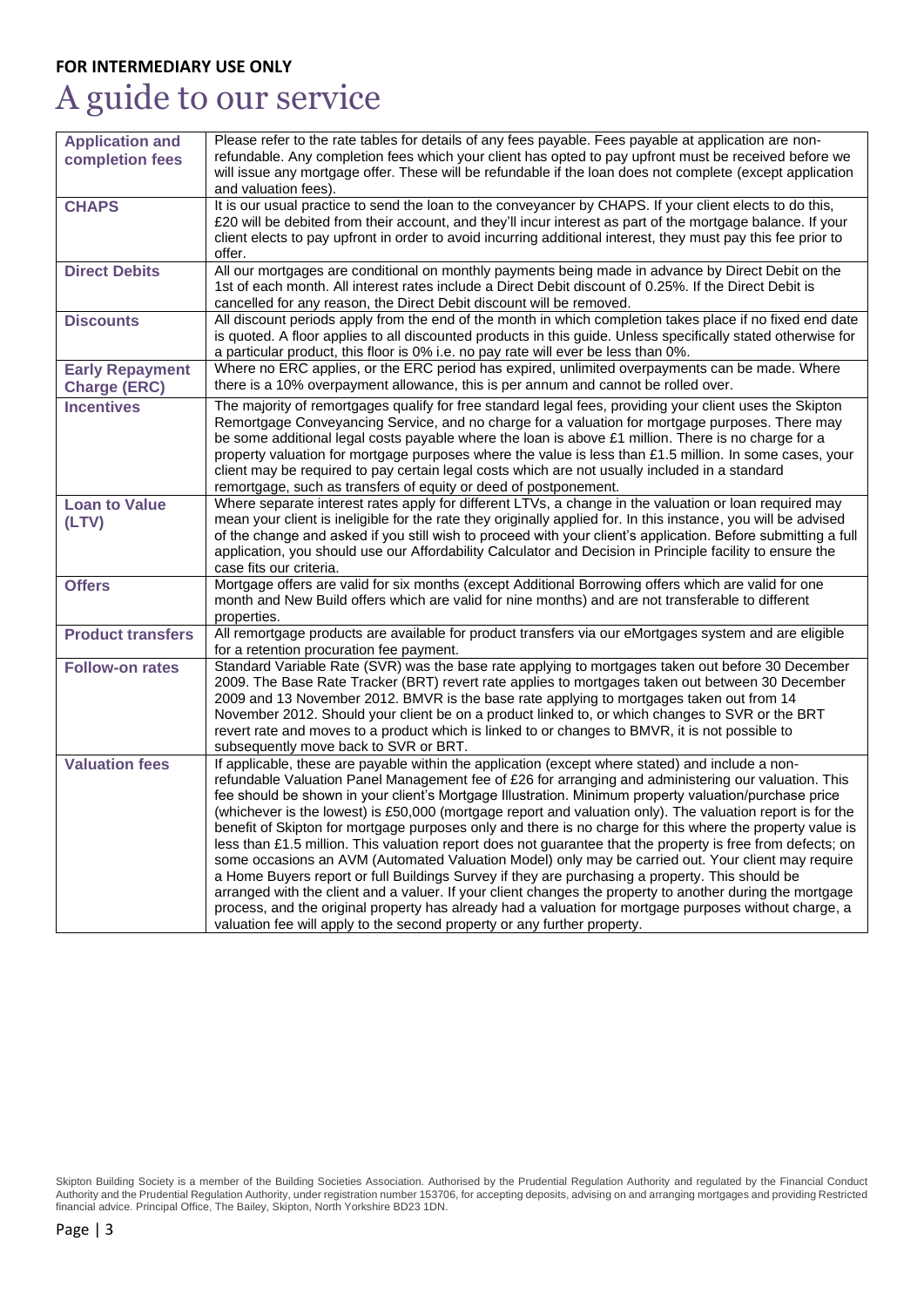## Purchase & Remortgage Buy to Let Fixed Rate Mortgages

| <b>Term</b>                           | <b>Maximum</b><br>Loan to<br>Value (LTV) | <b>Initial Pay Rate</b><br>$\frac{9}{6}$ * | <b>Completion Fee</b> | <b>Minimum Loan</b><br><b>Amount</b> | <b>Maximum Loan</b><br><b>Amount</b> | <b>Early Repayment</b><br>Charges (ERC)                              | <b>Incentives</b>                                                                             |
|---------------------------------------|------------------------------------------|--------------------------------------------|-----------------------|--------------------------------------|--------------------------------------|----------------------------------------------------------------------|-----------------------------------------------------------------------------------------------|
| 2 Year<br>Fixed until<br>30/09/2024   | 60%                                      | 3.65<br>3.27                               | £0<br>£995            |                                      |                                      |                                                                      |                                                                                               |
|                                       | 70%                                      | 3.73<br>3.35                               | £0<br>£995            | £5,000                               | £1,500,000                           | 1.75% until 30/09/2023<br>0.75% until 30/09/2024                     | No charge for a<br>mortgage valuation.<br>Free standard legal                                 |
|                                       | 75%                                      | 3.78<br>3.39                               | £0<br>£995            |                                      |                                      |                                                                      | fees for remortgage<br>only.                                                                  |
| $5$ Year<br>Fixed until<br>30/09/2027 | 60%                                      | 3.42<br>3.24<br>3.22                       | £0<br>£995<br>£1,995  | £5,000                               | £1,500,000                           | 5% until 30/09/2024                                                  |                                                                                               |
|                                       | 70%                                      | 3.53<br>3.33<br>3.25                       | £0<br>£995<br>£1,995  |                                      |                                      | 4% until 30/09/2025<br>3% until 30/09/2026<br>1.75% until 30/09/2027 | No charge for a<br>mortgage valuation.<br>Free standard legal<br>fees for remortgage<br>only. |
|                                       | 75%                                      | 3.59<br>3.47<br>3.44                       | £0<br>£995<br>£1,995  |                                      |                                      |                                                                      |                                                                                               |

**\*For the remainder of the term of the mortgage, our BMVR is currently 5.09%.**

| <b>OTHER INFORMATION</b>                                                                                                                                                                                                                                                                                                                                                                       | <b>OVERPAYMENTS ALLOWED</b>                                                                   |  |  |  |  |  |
|------------------------------------------------------------------------------------------------------------------------------------------------------------------------------------------------------------------------------------------------------------------------------------------------------------------------------------------------------------------------------------------------|-----------------------------------------------------------------------------------------------|--|--|--|--|--|
| All these products are available for Additional Borrowing.<br>Free standard legal fees are not available for Additional Borrowing where the property is already<br>mortgaged to Skipton Building Society.<br>No application fees apply.<br>Available for Repayment and Interest Only.<br>Remortgage products are also available for rate switches on maturity of an existing Skipton mortgage. | 10% overpayments per year. If the product has<br>no ERCs, unlimited overpayments are allowed. |  |  |  |  |  |
| All rates shown (including follow-on rates) are inclusive of the 0.25% Direct Debit discount.                                                                                                                                                                                                                                                                                                  |                                                                                               |  |  |  |  |  |

Skipton Building Society is a member of the Building Societies Association. Authorised by the Prudential Regulation Authority and regulated by the Financial Conduct Authority and the Prudential Regulation Authority, under registration number 153706, for accepting deposits, advising on and arranging mortgages and providing Restricted financial advice. Principal Office, The Bailey, Skipton, North Yorkshire BD23 1DN.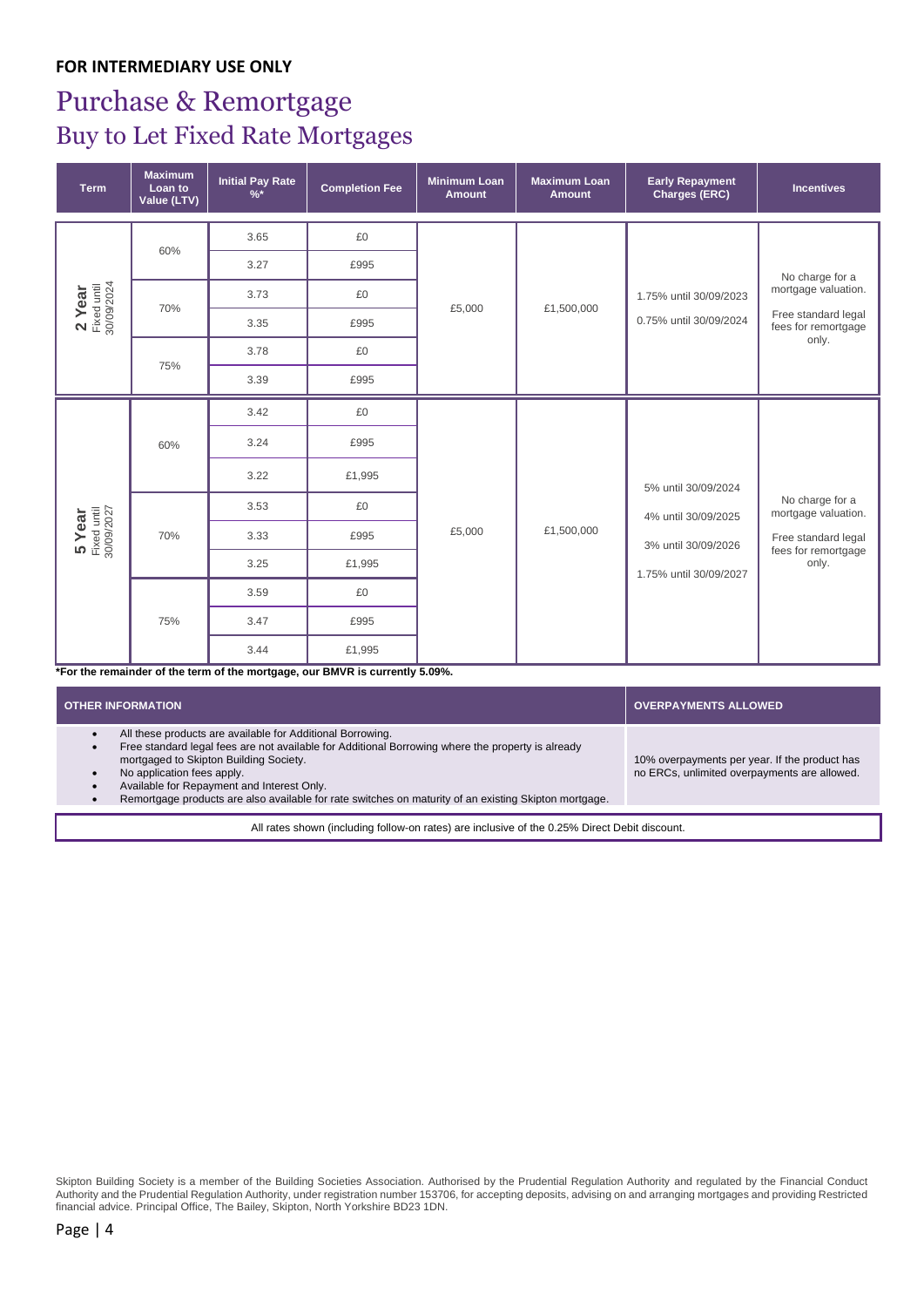## Purchase & Remortgage - Buy to Let Variable Rate Mortgages

| <b>Term</b>                                      | <b>Maximum Loan</b><br>to Value (LTV)                                                                                                                                                                                    | Pay Rate %                          | <b>Completion</b><br>Fee | <b>Minimum</b><br><b>Loan Amount</b> | <b>Early Repayment</b><br>Charges (ERC) | <b>Incentives</b>                   |
|--------------------------------------------------|--------------------------------------------------------------------------------------------------------------------------------------------------------------------------------------------------------------------------|-------------------------------------|--------------------------|--------------------------------------|-----------------------------------------|-------------------------------------|
| <b>BTL</b><br>MVR                                | 75%                                                                                                                                                                                                                      | 5.09                                | £0                       | £5,000                               | None                                    | No charge for a mortgage valuation. |
| <b>OTHER INFORMATION</b>                         |                                                                                                                                                                                                                          | <b>OVERPAYMENTS ALLOWED</b>         |                          |                                      |                                         |                                     |
| $\bullet$<br>$\bullet$<br>$\bullet$<br>$\bullet$ | Available for Additional Borrowing.<br>Available for Repayment and Interest Only.<br>No application fees apply.<br>Remortgage products are also available for rate switches on maturity of an existing Skipton mortgage. | Unlimited overpayments are allowed. |                          |                                      |                                         |                                     |

All rates shown (including follow-on rates) are inclusive of the 0.25% Direct Debit discount.

## Existing Customers Only

Product Transfer customers are eligible to take a product from our Existing Customer range or any new business remortgage product. These products can all be used for rate switches, product porting with top-up and further advances unless specified otherwise.

### Rate Switch Only – Fixed Rate Mortgages

| <b>Term</b>                                                                                                                                                              | <b>Maximum</b><br>Loan to<br>Value (LTV) | <b>Initial Pay Rate</b><br>% | <b>Completion Fee</b> | <b>Minimum Loan</b><br><b>Amount</b> | <b>Maximum Loan</b><br><b>Amount</b> | <b>Early Repayment</b><br>Charges (ERC)          | <b>Incentives</b>                      |
|--------------------------------------------------------------------------------------------------------------------------------------------------------------------------|------------------------------------------|------------------------------|-----------------------|--------------------------------------|--------------------------------------|--------------------------------------------------|----------------------------------------|
| <b>ear</b><br>Fixed<br>until                                                                                                                                             | 80%                                      | 4.19                         | £0                    | £5,000                               | £1,500,000                           | 1.75% until 30/09/2023<br>0.75% until 30/09/2024 | No charge for a<br>mortgage valuation. |
| *For the remainder of the term of the mortgage, our BMVR is currently 5.09%.                                                                                             |                                          |                              |                       |                                      |                                      |                                                  |                                        |
| <b>OVERPAYMENTS ALLOWED</b><br><b>OTHER INFORMATION</b>                                                                                                                  |                                          |                              |                       |                                      |                                      |                                                  |                                        |
| 10% overpayments per year. If the product has no<br>No application fees apply.<br>ERCs, unlimited overpayments are allowed.<br>Available for Repayment and Interest Only |                                          |                              |                       |                                      |                                      |                                                  |                                        |

All rates shown (including follow-on rates) are inclusive of the 0.25% Direct Debit discount.

Skipton Building Society is a member of the Building Societies Association. Authorised by the Prudential Regulation Authority and regulated by the Financial Conduct Authority and the Prudential Regulation Authority, under registration number 153706, for accepting deposits, advising on and arranging mortgages and providing Restricted financial advice. Principal Office, The Bailey, Skipton, North Yorkshire BD23 1DN.